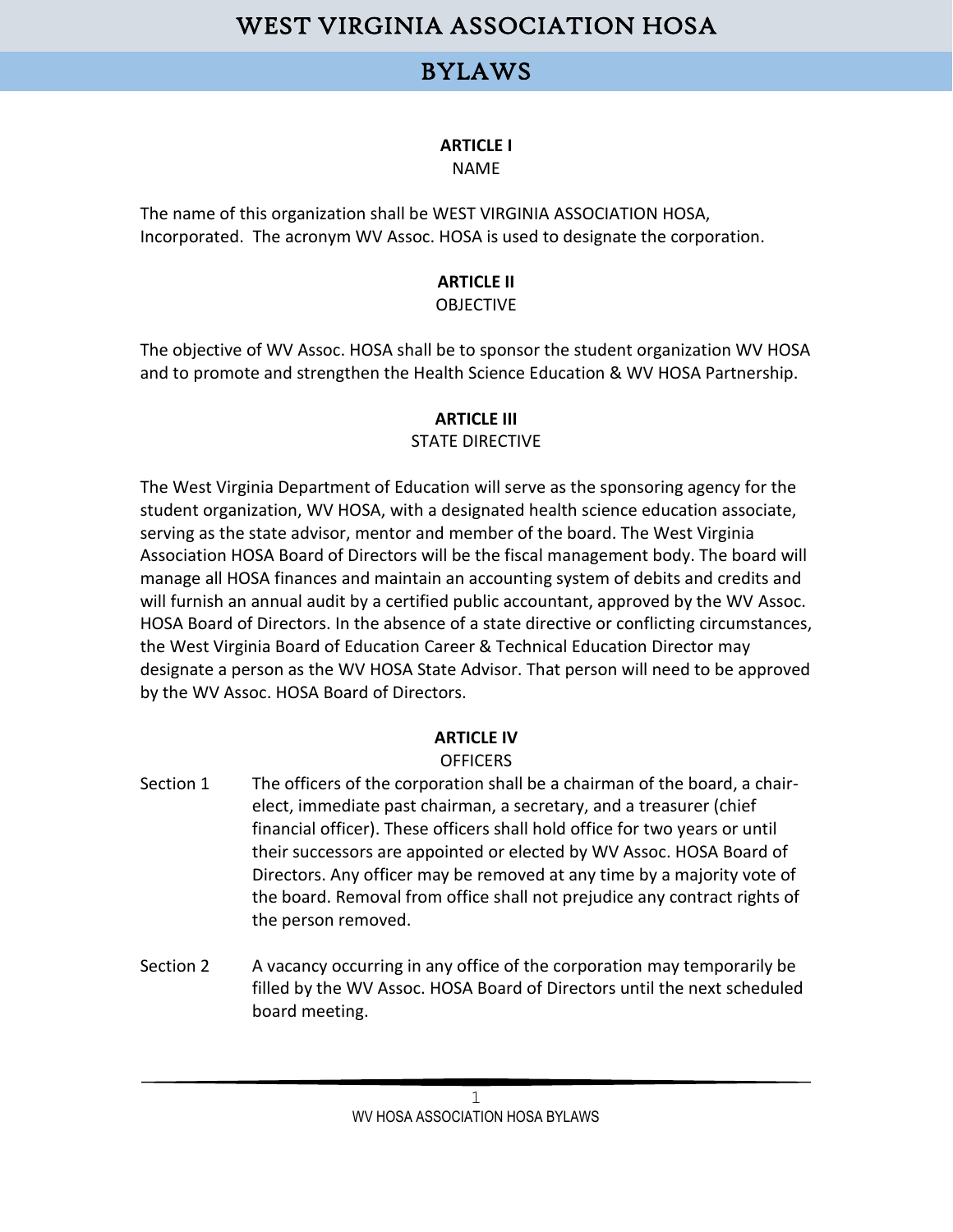# BYLAWS

- Section 3 The duties of the various officers shall be such as are specified in these Bylaws and Roberts Rules of Order, as well as those duties assigned by the WV Assoc. HOSA Board of Directors and/or set forth in WV HOSA's Bylaws.
- Section 4 Unless otherwise provided by the board, the chairman of the board shall appoint, and shall be an ex-officio member of all committees.
- Section 5 The salaries, if any, of officers of the corporation shall be set by the WV Assoc. HOSA Board of Directors, and no officer shall be prevented from receiving a salary because of simultaneous service on the Board of Directors.
- Section 6 The Chairman of the Board serves as the chief executive officer of WV Assoc. HOSA with responsibilities as specified in these Bylaws.
- Section 7 The treasurer serves as the chief financial officer of WV Assoc. HOSA with responsibilities as specified in these Bylaws.

### **ARTICLE V**

#### MEETINGS

- Section 1 A minimum of two meetings of the WV Assoc. HOSA Board of Directors shall be held, the date and place to be set by the Executive Council and approved by the WV Assoc. HOSA Board of Directors.
- Section 2 Special meetings of the WV Assoc. HOSA Board of Directors may be called, except as provided by law, by the Chairman of the Board or the Board of Directors.
- Section 3 Written notice of the date, time, and place of any meeting must be mailed and/or emailed to each member not less than thirty (30) days prior to the meeting.
- Section 4 Thirty percent (30%) of the membership shall constitute a quorum.
- Section 5 Balloting of the membership by mail, email, or conference call for expedience in conducting corporate business may be carried out at the direction of the Chairman of the Board or by the Board of Directors. A quorum for mail, email, or voice ballot shall be a majority of the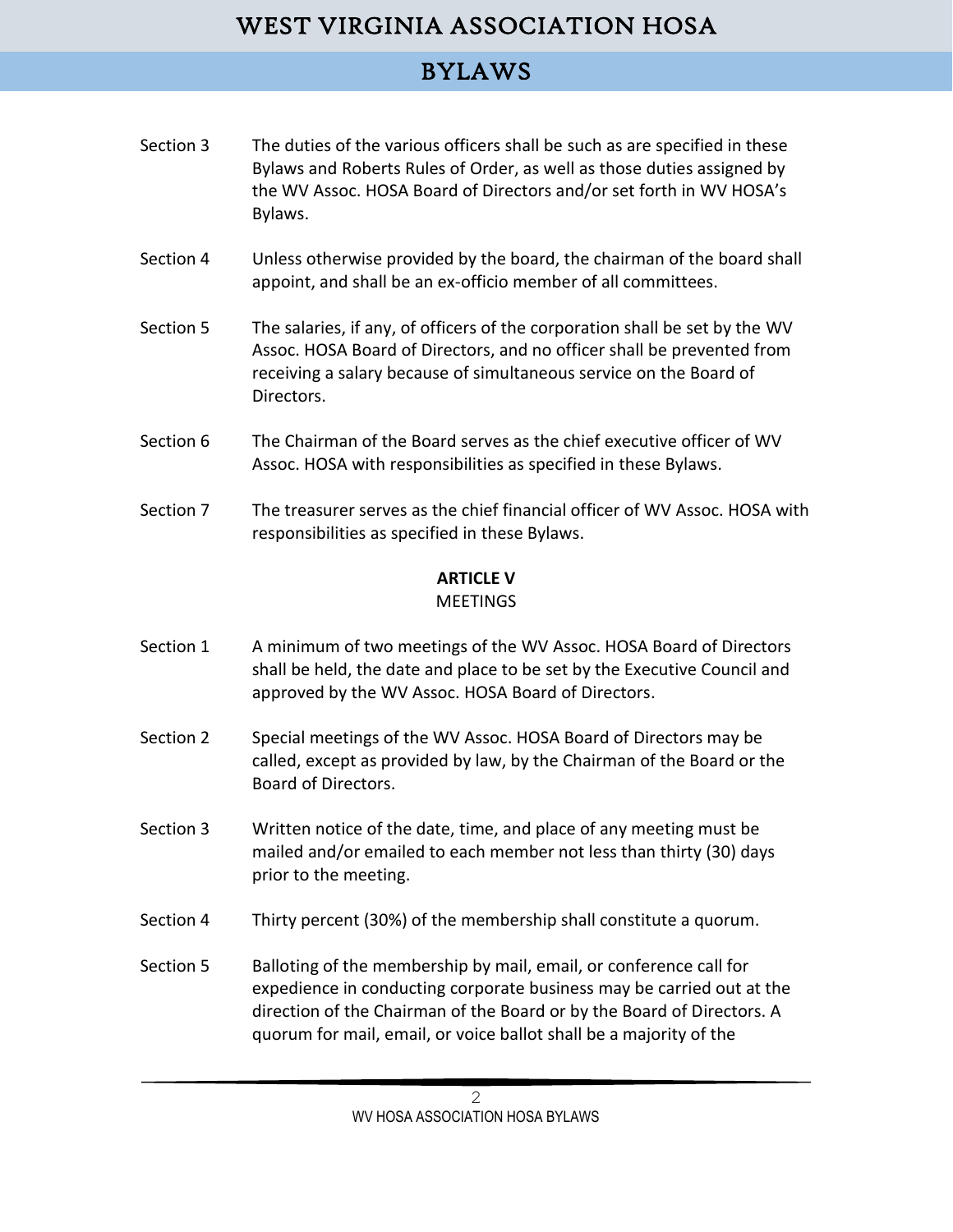### BYLAWS

membership.

### **ARTICLE VI**

### BOARD OF DIRECTORS

- Section 1 The WV Assoc. HOSA Board of Directors shall consist of the following appointed and/or elected members, all with voting rights:
	- A. Six (6) local advisors representing WV HOSA, one from each region of the state (one-year term).
		- a. Regions shall be designated according to Article III, Section 2C of the WV HOSA Bylaws.
	- B. A minimum of two (2) representatives from the healthcare industry, (one-year term).
	- C. One (1) school administrator from a Career & Technical Education (CTE) School or a comprehensive high school with CTE integrated into the classroom, (one-year term).
	- D. A representative from the WV Department of Education, CTE Division, or the Health Science Education Coordinator for the CTE Division, (one-year term).
	- E. The WV HOSA State President, (one-year term).
	- F. Three (3) student WV HOSA members, selected from the state officer team by the Executive Council and/or appointed by the WV HOSA State Advisor, (one-year term).
	- G. One (1) WV HOSA Member-at-Large, (one-year term).
	- H. One (1) WV HOSA Alumni Member, (one-year term).
	- I. One (1) representative from postsecondary education and/or other related alliances, (one-year term).
	- J. The WV HOSA State Advisor.
	- K. The WV HOSA Executive Director.
	- L. The WV HOSA State Officer Coordinator.
- Section 2 A vacancy in the WV Assoc. HOSA Board of Directors may be filled by a majority vote of members then in office.
- Section 3 Any director may be removed by a majority vote of the membership, except, as otherwise provided in these Bylaws and/or WV HOSA Bylaws.
- Section 4 The meetings of the board of directors shall be held during the fall and the spring leadership conferences of the current school year.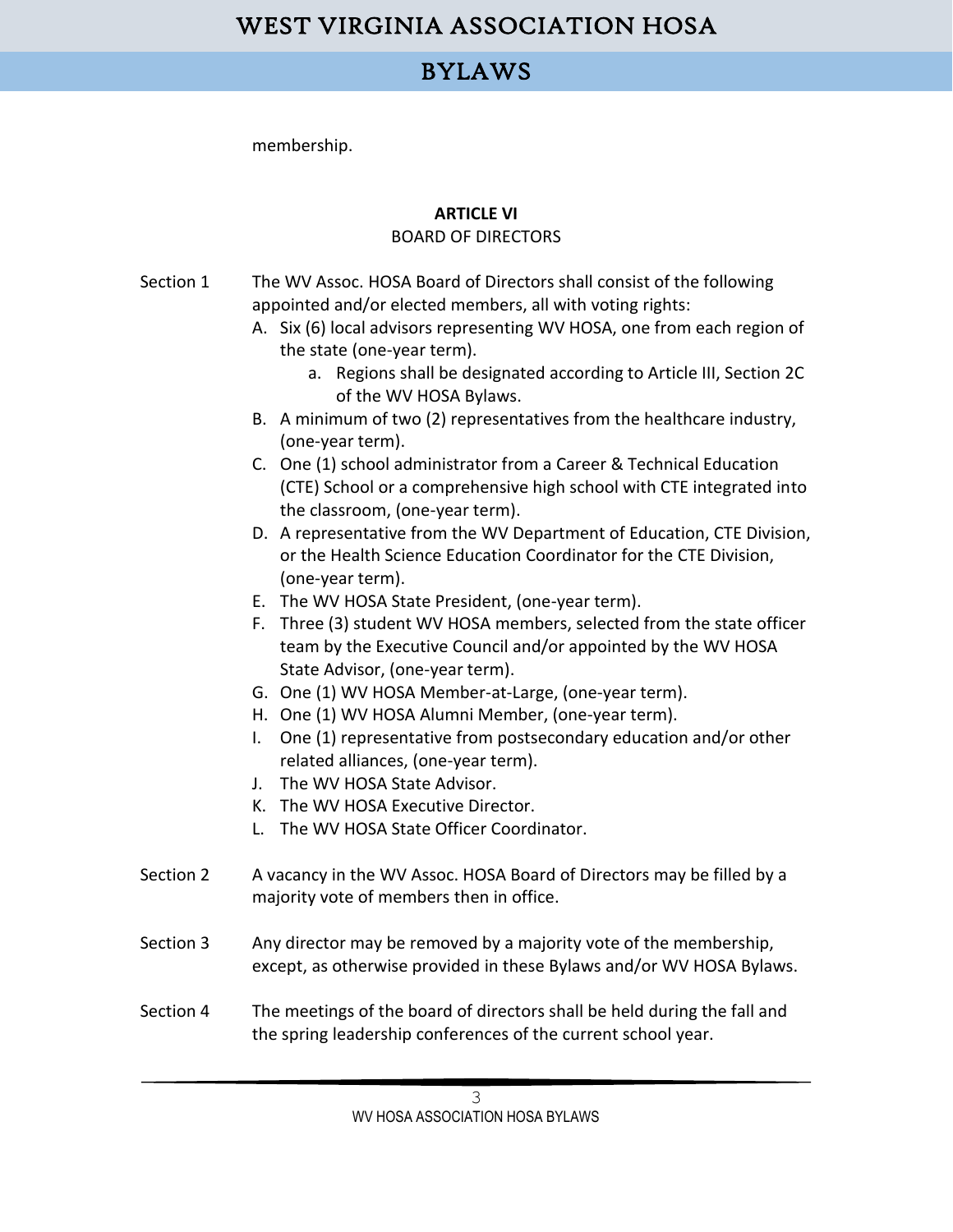## BYLAWS

- Section 5 Directors shall be entitled to such compensation for their services as directors and to such reimbursement for reasonable expenses incurred in attending directors' meetings as may be fixed by the WV Assoc. HOSA Board of Directors. Directors receiving such compensation and reimbursements shall not be thereby prohibited from receiving compensation and reimbursements for other services performed for the corporation.
- Section 6 Any board member may participate in meetings by means of telephone and/or Skype conference calls if unable to attend the scheduled meeting(s) in person.

#### **ARTICLE VII**

#### EXECUTIVE COMMITTEE

- Section 1 The WV HOSA State Advisor, the WV HOSA Executive Director, the WV HOSA State Officer Coordinator, the WV HOSA elected state officers, and the local advisor of the individual elected state officer shall constitute the voting members of the Executive Committee.
- Section 2 The WV Assoc. HOSA Board of Directors may authorize the Executive Committee to perform between the meetings of the board such duties as the board may set forth or from time to time deemed expedient.
- Section 3 The Executive Committee shall meet at the request of the Chairman of the Board or at the request of three (3) of its members. A written report of said meeting shall be submitted to the WV Assoc. HOSA Board of Directors by the WV HOSA Secretary.
- Section 4 The Executive Committee may participate in meetings by means of telephone conference calls and/or electronic correspondence.
- Section 5 The Executive Committee shall work with the chairmen of the standing committees to plan and accomplish the program of work as specified in the WV HOSA Bylaws.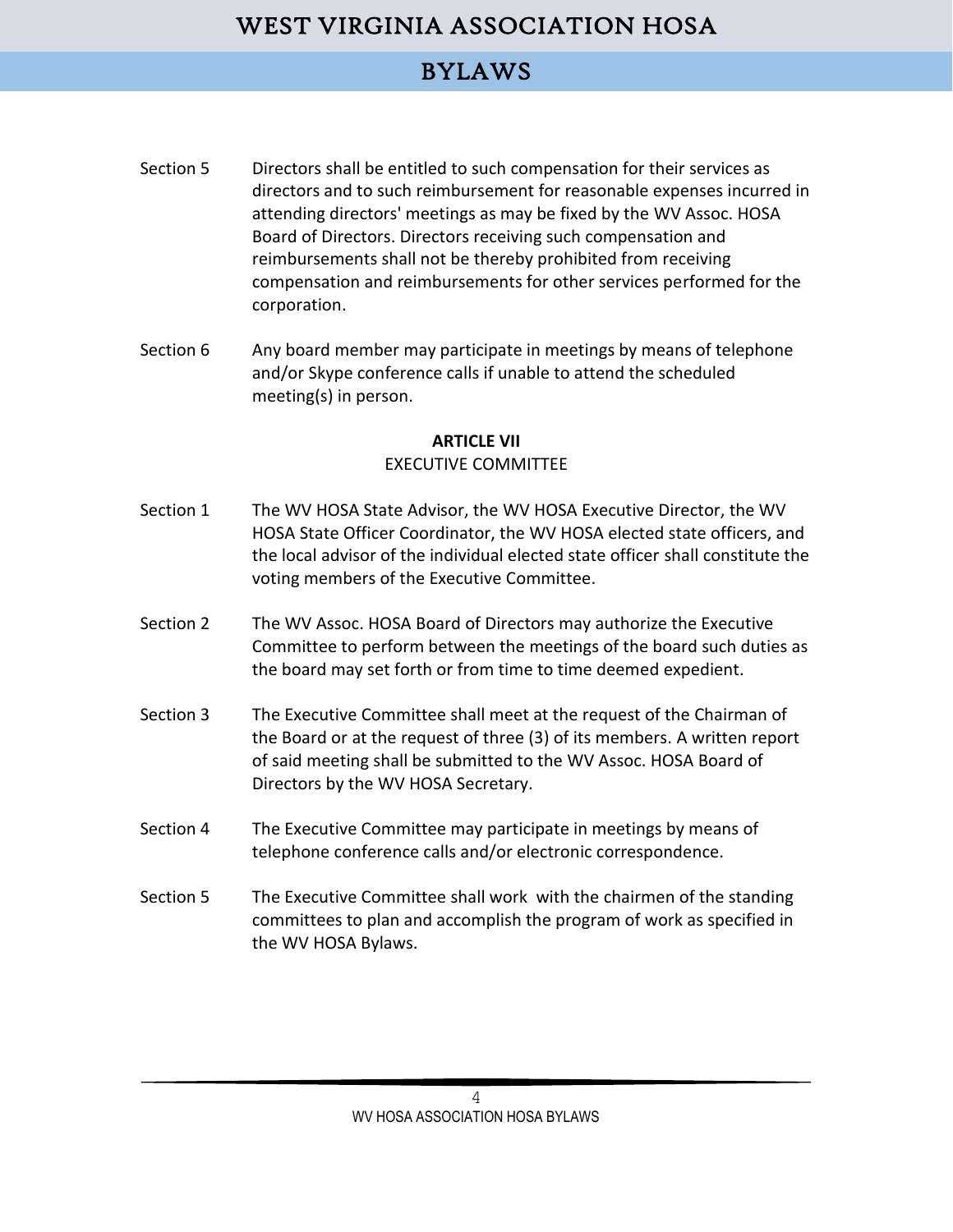### BYLAWS

#### **ARTICLE VIII** STANDING COMMITTEES

- Section 1 The Chairman of the Board, with approval of the Executive Committee, may appoint a Chairman, Vice Chairmen and members to the standing committees.
- Section 2 The standing committees are:
	- 1. Executive Committee
		- a. Purpose

The Executive Committee shall also serve as the WV Assoc. HOSA Finance Committee. The Executive Committee shall handle all business between Board meetings regarding the operation of the state association and/or direction given the State Advisor.

b. Membership

The members of the Executive Committee are specified in Article VII, Section 1 of the WV Assoc. HOSA Bylaws.

c. Term of Office

The Executive Committee members, except for the WV HOSA State Advisor, WV HOSA Executive Director, and the WV HOSA State Officer Coordinator, shall serve for one (1) year coinciding with their elected position. Since membership on the Executive Committee is a result of elected office, if an elective membership changes so does membership on this committee.

d. Meetings

The conditions for meetings are specified in the WV HOSA Bylaws, Article VI, Section 3 and in the WV Assoc. HOSA Bylaws, Article VII, Section 2.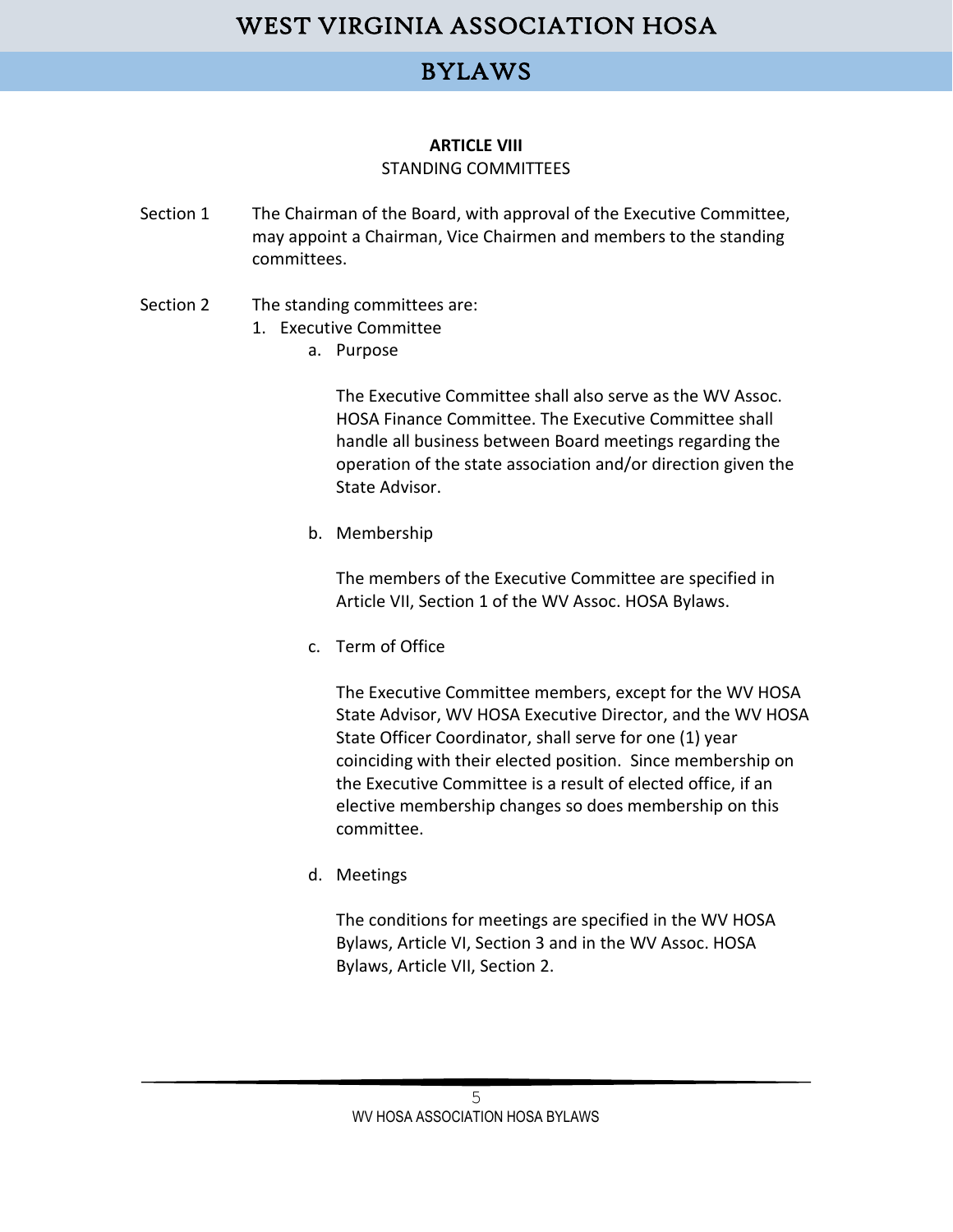### BYLAWS

e. Responsibility and Authority

The Executive Committee of the WV Assoc. HOSA Board of Directors shall:

- i. Keep the WV Assoc. HOSA Board of Directors fully informed as to any actions taken by the Executive Committee on behalf of the Board.
- ii. Make decisions that require immediate action in the absence of the Board. Use prudent judgement in determining what business it shall handle on behalf of the WV Assoc. HOSA Board of Directors.
- iii. Accept responsibility for preparing recommended task lists for WV Assoc. HOSA committees and finalizing the agenda for Board meetings.
- iv. Work with the Chairmen of the standing committees to accomplish the Program of Work.
- v. Accept responsibility for the Program of Work.
- vi. Be responsible for the fiscal management of the organization.
- vii. Accept responsibility for the WV HOSA Fall Leadership Conference, the WV HOSA State Leadership Conference, and the HOSA International Leadership Conference.
- 2. State Leadership Competitive Events Committee
	- a. The committee shall:
		- i. Function under the leadership of the State Advisor and competitive events committee chair.
		- ii. Appoint Coordinators for competitive events according to the following Divisions:
			- i. Health Professions Event Coordinator
			- ii. Emergency Preparedness Events Coordinator
			- iii. Leadership Events Coordinator
			- iv. Team Events Coordinator
		- iii. Provide the WV HOSA Executive Director with contact information for potential judges for competitive events.
		- iv. Provide the State Advisor with a list of materials and supplies required to run the competitive events.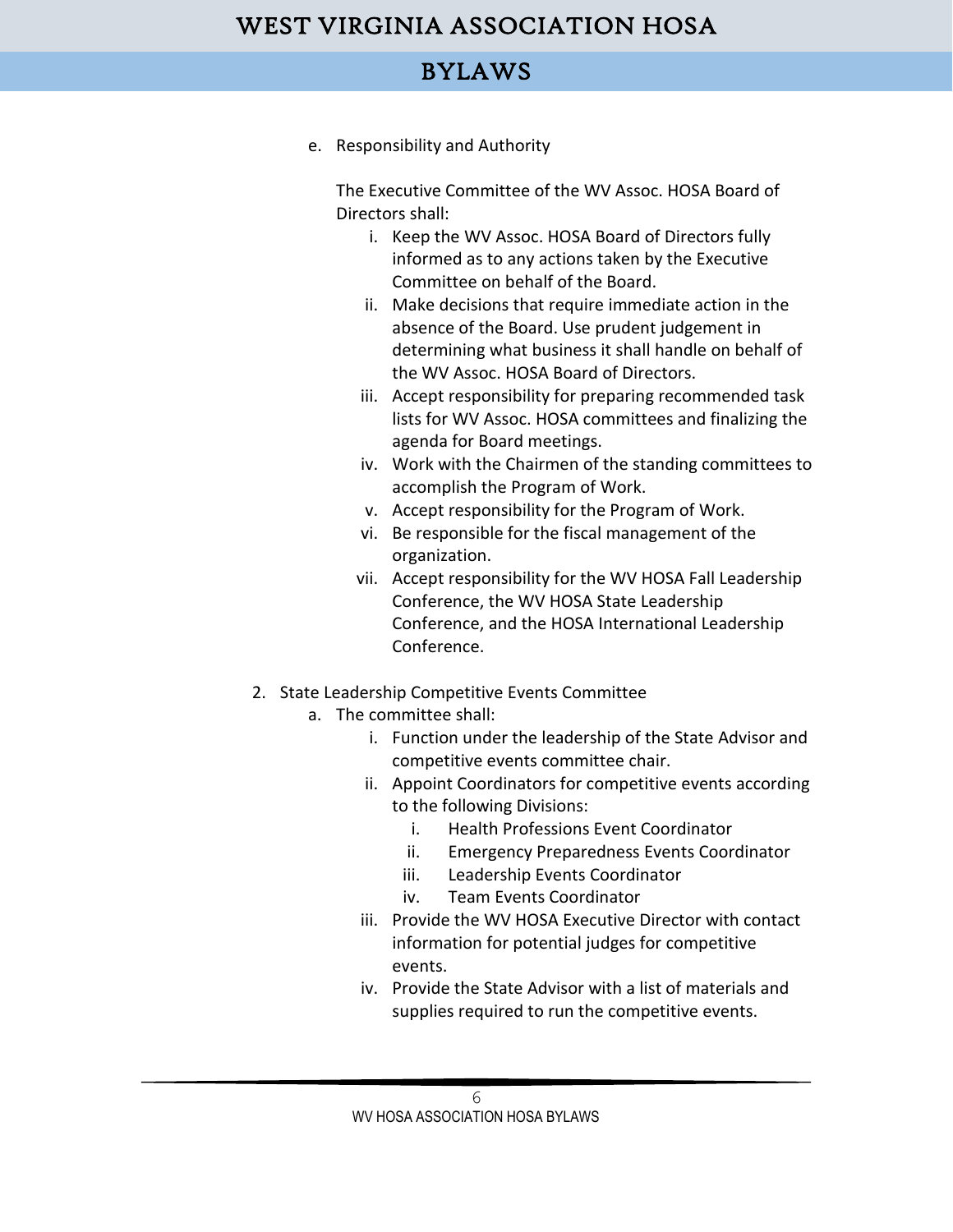## BYLAWS

- 3. Long Range Planning Committee
	- a. The committee shall:
		- i. Seek regular feedback from HSE-HOSA partners and chairmen of all WV HOSA Committees.
		- ii. Maintain a strategic plan for HOSA.
		- iii. Monitor other student organizations.
		- iv. Analyze all recommendations received from all sources.
		- v. Submit recommendations to the WV Assoc. HOSA Board of Directors and the Executive Committee.
- 4. Policy and Nominating Committee
	- a. The committee shall:
		- i. Consist of five (5) active members that meet regulary conducting business according to Robert's Rules of Order, Newly Revised.
		- ii. Accept responsibility for the maintenance of the Bylaws for both WV HOSA and WV Assoc. HOSA.
		- iii. Analyze all recommendations received from all sources for revision of the WV HOSA and WV Assoc. HOSA Bylaws.
		- iv. Develop proposed revisions to the WV HOSA and WV Assoc. HOSA Bylaws and present for consideration to the WV Assoc. HOSA Board of Directors.
		- v. Review the Program of Work and make recommendations to the Executive Committee as appropriate.
		- vi. Accept responsibility for the nominating process
			- i. Review all applications (resumes) for regular WV Assoc. HOSA Board positions.
			- ii. Encourage potential candidates to seek WV Assoc. HOSA Board positions.
			- iii. Submit official minutes of all meetings to the Board secretary within ten (10) days of official meeting.
			- iv. Present the panel of nominees to the WV Assoc. HOSA Board members for review thirty (30) days prior to the next meeting.
				- a. Nominee information should include, but is not limited to:

7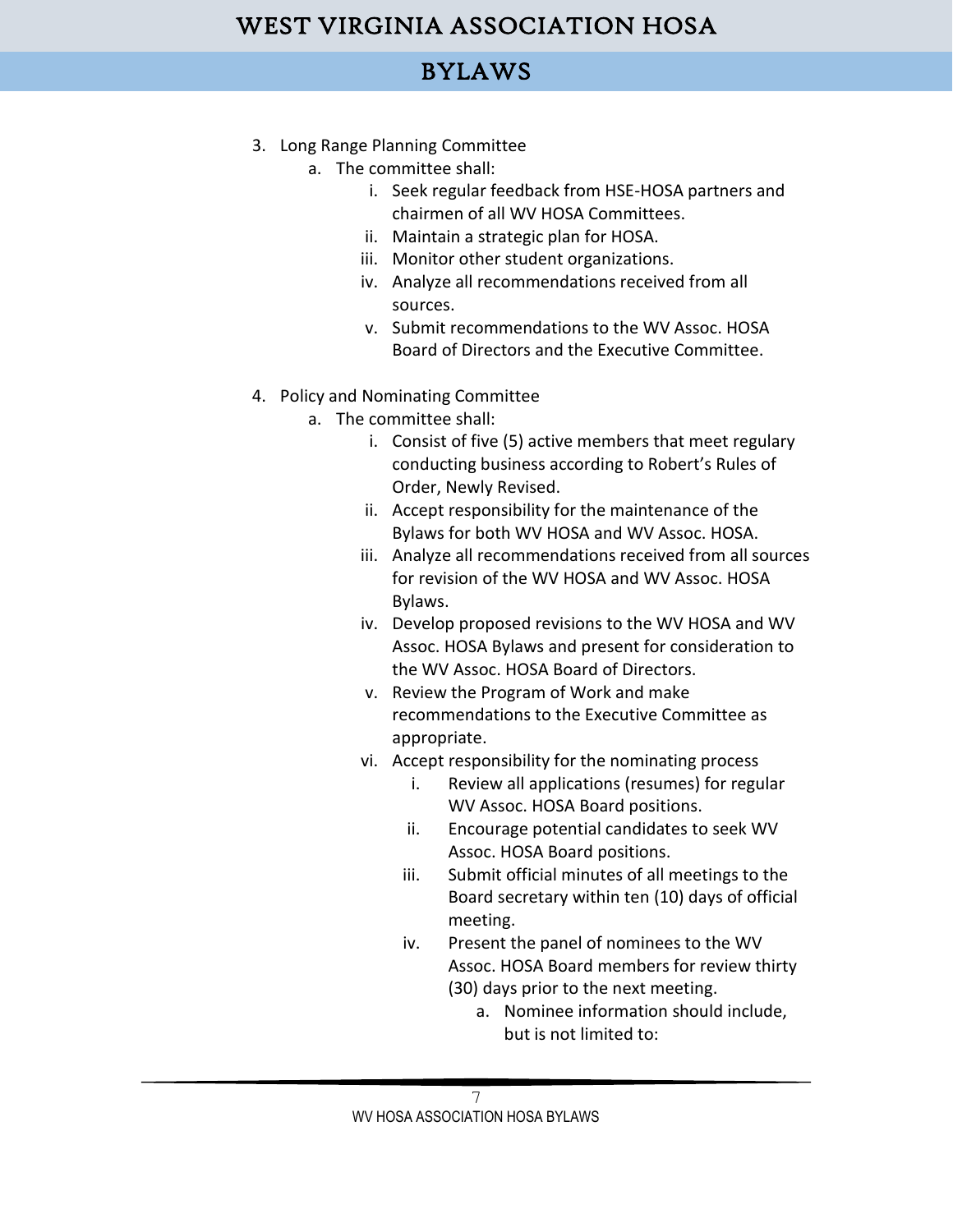### BYLAWS

- i. Name
- ii. Employer
- iii. Job Title
- iv. Years of Service in current position
- v. Position for which they are running
- vi. Years of Experience with WV **HOSA**
- vii. Benefits they will provide to WV HOSA.
- 5. Marketing and Partnership Development
	- a. The Committee shall:
		- i. Work with the Executive Committee to promote WV HOSA throughout the state.
		- ii. Provide the Executive Committee with a list of businesses to consult for bids when purchasing t-shirts, trading pins, bags, and other items necessary for the state conferences.
		- iii. Provide the Executive Committee with a list of items to consider for purchase for the state conferences. These items will represent WV HOSA and will be sold to conference participants.
		- iv. Work with the "host" facility of the State Leadership Conference to develop educational symposium topics and interactive workshops.
		- v. Work with the Executive Committee to develop and promote a sponsorship and expo packet for the State Leadership Conference, with the primary goal of gaining sponsorships for competitive events, gifts, luncheons, and other items that may be required for the State Conference.
- 6. Scholarship
	- a. The committee shall:
		- i. Promote the establishment of long-term sources of scholarships for WV HOSA members.
		- ii. Develop and review guidelines and criteria for WV HOSA scholarships.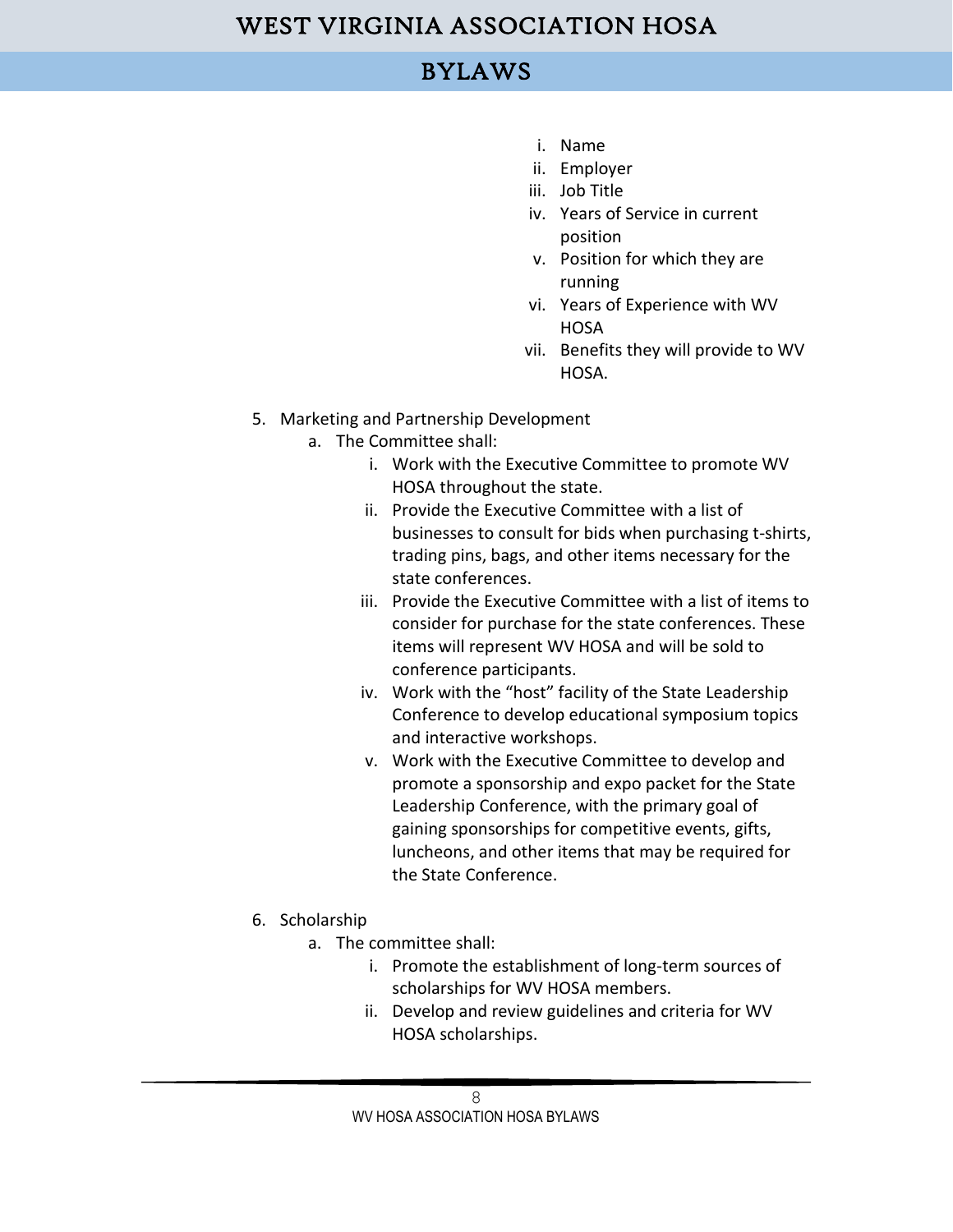### BYLAWS

- iii. Facilitate the sponsorship selection process based on the established policies and criteria.
- Section 3 The standing committees function and perform those duties as set forth in these Bylaws, or from time to time deemed expedient by the Board of Directors or the Executive Committee.
- Section 4 WV Assoc. HOSA Committee members shall be appointed or reappointed by the Chairman of the Board of Directors with recommendations from the Chairman of the specific committee to carry out the committee charge as determined by the Board Chairman, the Executive Committee, or the WV Assoc. HOSA Board of Directors.
- Section 5 Standing committees shall have vested in them the authority to carry out their committee assignments. Items of budget consideration shall be approved by the Board Chairman as stipulated in the Board approved budget.

### **ARTICLE IX**

#### AMENDMENTS

- Section 1 These Bylaws may be approved for amendment by a two-thirds vote by the WV Association HOSA Board of Directors, provided that the proposed amendment(s) has been submitted in writing to each Board member at least thirty days prior to consideration by the Board.
- Section 2 Amendments may be proposed by an active local chapter, an executive council member, or a member of the board of directors.
- Section 3 Bylaw changes approved for amendment by the WV Association HOSA Board of Directors must be submitted to a vote by the voting delegates and State Officers at the State Leadership Conference provided the that the proposed amendment(s) has been submitted in writing to each Chapter at least thirty days prior to the conference.
- Section 4 Bylaws amendments will be voted on by Articles and be approved by a plurality of the delegates.